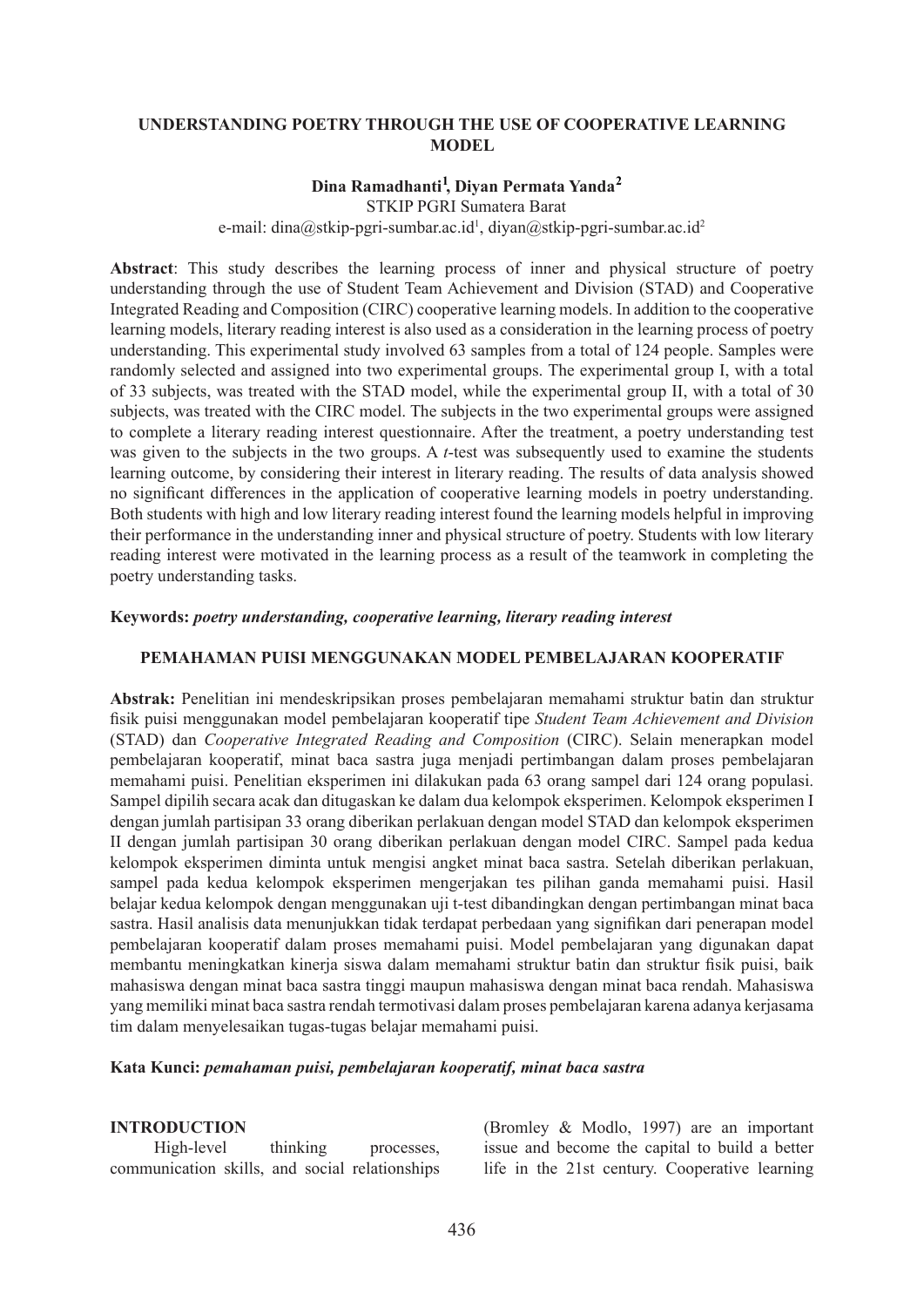becomes the solution used in the learning process in accordance with the demands of the century 21. Cooperative learning is a group learning that gives students more responsibility for their own learning and teams resulting in an interdependence relationship that promotes positive social relationships in the classroom and builds a classroom climate that aids in the learning process (Stevens, 2008:105). Cooperative learning can improve learning achievement (Tiantong & Teemuangsai, 2013); (Durukan, 2011); (Adesoji & Ibraheem, 2009) through the interaction of the social environment and change the objective structure in the classroom to focus on improving learning outcomes and positive motivation for all students.

Children view cooperative learning as a way to help them become more successful, especially in order to prepare for social life by building collaboration and collectivity. Cooperative learning has an effect on the relationships among students in groups, mutual acceptance, and improvement of students' selfesteem. In other words, cooperative learning will help students improve literacy skills, improve metacognitive strategies for thinking and learning awareness, build effective communication skills, improve language skills, and improve social skills (Bromley & Modlo, 1997). In addition, the more students work together in collaborative groups, the more they understand, retain, and feel better about themselves and their peers on the team. Collaborative group collaboration encourages student responsibility to improve learning achievement and social skills (Tiantong & Teemuangsai, 2013).

The Student Team Achievement Team and Division (STAD) model is a model of cooperative learning that can help develop students' positive attitudes toward themselves, peers, adults, and learning in general (Adesoji & Ibraheem, 2009). STAD is conducted with the teacher presenting the subject matter, the students in the heterogeneous group are involved cooperatively according to the material being studied, the teacher gives the question according to the subject matter to the student in the form of quiz, the students answer the question individually without help from their teammate, each team member is calculated to find the team score, the teacher rewards the best three teams (Slavin, 1994); (Adesoji & Ibraheem, 2009), (Tiantong & Teemuangsai, 2013).

The Cooperative Integrated Reading and Composition (CIRC) model is also a cooperative learning model based on teamwork designed to develop reading and writing skills. CIRC is implemented with students prepared in heterogeneous reading groups, students are paired in reading groups by conducting feedback learning to develop basic skills, such of oral reading, contextual guessing, asking questions, summarizing, and composing writing, then assessing (Slavin, 1994). The CIRC model can improve the achievement and retention of reading and writing (Durukan, 2011).

Cooperative learning model types of STAD and CIRC is applied in language classes for learning to understand poetry. This learning model is used as a way of overcoming gaps between poetry learning with the demands of learning that should be, such as: the capital of poetry learning competencies, packaging of poetry learning goals, packaging of poetry learning, packaging methods and strategies for poetry learning, packaging of poetry learning media, and packaging learning evaluation (Suyitno, Andayani, & Nugraheni, 2015).

Cooperative learning in language classes can have a positive effect on student learning outcomes, a key factor affecting student feedback in the learning process, and making students comfortable in learning, freer in the classroom, motivated, and more active in communicating, which is high for learning (Sachs, Shum, Bureau, Kong, & Christopher, 2003). For learning to understand poetry, students are required to understand the physical structure and inner structures of poetry. The inner structure consists of a theme, feeling, tone, and intention. The inner structure consists of typography, imagery, concrete words, figurative language, and verification (Ramadhanti & Diyan, 2017). The theme is the subject of a poem. The Feeling is the poet's appreciation, attitude, or emotion for the subject of the poem he wrote, such as a feeling of wonder, sadness, joy, anger, surprise, joy, disbelief, counsel, and so on. Tone refers to the poet's attitude to the issues discussed in his work, such as patronizing, berating, wooing, whining, inviting, sarcastic, and so on. The Intention is a message the poet wants to convey, for example expecting the reader to be angry, hateful, like something, and rebel against something. Typography is the appearance of a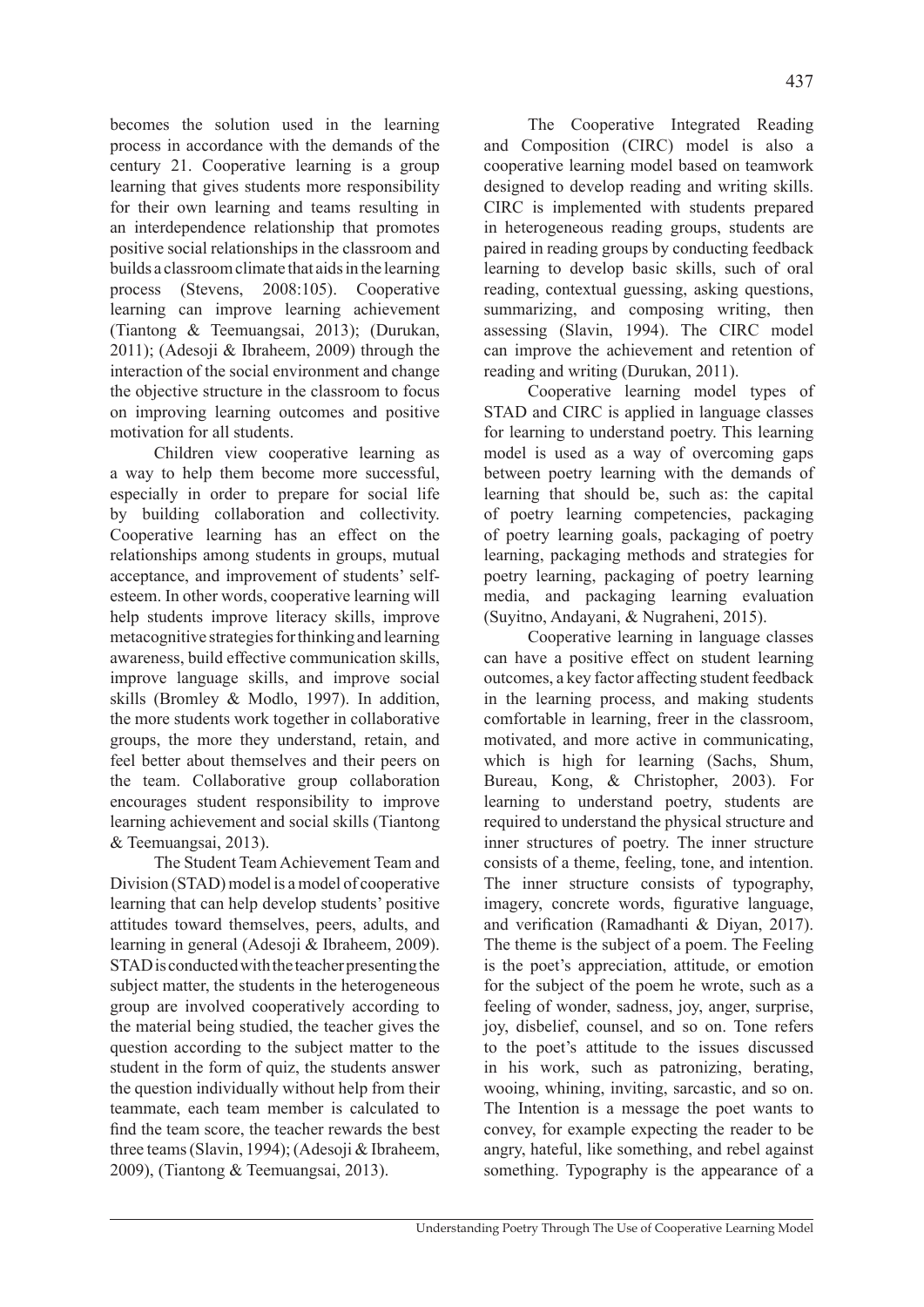poem as one of the creative arts. The appearance of the poem can be observed in various forms, such as language structuring, the use of signs or symbols, setting the spacing of lines, setting letters, words, lines, or stanzas. Imagery is a word or composition of words that can express one's sensory experiences, such as the image of a vision, hearing, smell, and feeling. A concrete word is a word that a poet explicitly uses in conveying the issues he conveys. These concrete words are the words that the senses can sense to allow for the appearance of images. Figurative language is a language full of allegories, such languages can turn on, alert effects, and cause certain connotations. Verification concerns the issue of rhyme and rhythm

The implementation of cooperative learning in the classroom is influenced by certain variables, such as gender, level of proficiency, time, patterns of class interaction, and attitudes toward others. In addition, interest in literary reading is also a variable that also influences the learning process. Furthermore, the interest in reading someone is known through three aspects, namely attention, feelings and responses to what is read. Attention includes the frequency, amount, and time spent in reading. Feelings include a feeling of joy to the reading material and the interest and satisfaction after reading. Responses include reading comprehension, finding problems and taking solutions, and benefiting after reading (Slameto, 2010). Students need a high reading interest because reading skills are very important to improve the success of students in school and outside the school, while students who have low reading interests will have difficulty motivating themselves to read for academic purposes, what else for fun (Khairuddin, 2013). Social skills created through cooperative learning will help students improve vocabulary and reading skills (Shaaban, Al-Badawi, & Ghaith, 2007). Thus, students with low reading interests will be motivated in the learning process.

The research was conducted to prove the hypothesis about the influence of cooperative learning model in learning to understand poetry by considering literary reading interest, both high and low. Hypothesis tested, namely: there is a significant difference between the results of learning to understand the poetry of students who have high literary reading interest in learning with cooperative learning model type STAD and CIRC, there is a significant difference between the results of learning to understand poetry students who have low literary reading interest in learning with STAD and CIRC cooperative learning model, and there is interaction between the use of cooperative learning model and literary reading interest in influencing the learning result of understanding poetry.

# **METHOD**

This study uses experimental research design. Participants in this study were students who studied is the Indonesian language and literature education courses STKIP PGRI West Sumatra. Participants are male and female students who take the Poetry Appreciation course. This course is studied in the third semester during their studies. Initial tests were given to 124 students to determine the homogenization of study participants. Then 63 of the 124 participants with a score of one standard deviation above and below the mean were randomly assigned to two experimental groups, 33 participants in the experimental class I and 30 participants in the experimental class II.

The following instruments were used as data collection tools in this study: literary reading interest questionnaire and multiple choice test questions.

# **Literary Reading Interest Questionnaire**

Literary reading interest questionnaire is structured according to the three main aspects of reading interest, namely: attention to reading, feelings of reading, response after reading. The questionnaire consisting of 70 items statement. Prior to use in the study, each item of the questionnaire was given to the expert to be validated.

The multiple choice test is structured according to the physical structure and inner structure of the poem consisting of 50 items of an item. Prior to use in the study, expert validation for each item was tested and tested to determine the validity and reliability of the test.

To facilitate the treatment process with STAD and CIRC model prepared by the lecture unit which contains steps of applying STAD and CIRC model in the learning process to understand poetry. To make it easier for participants to understand poetry, they are given the book "Understanding Poetry." The book contains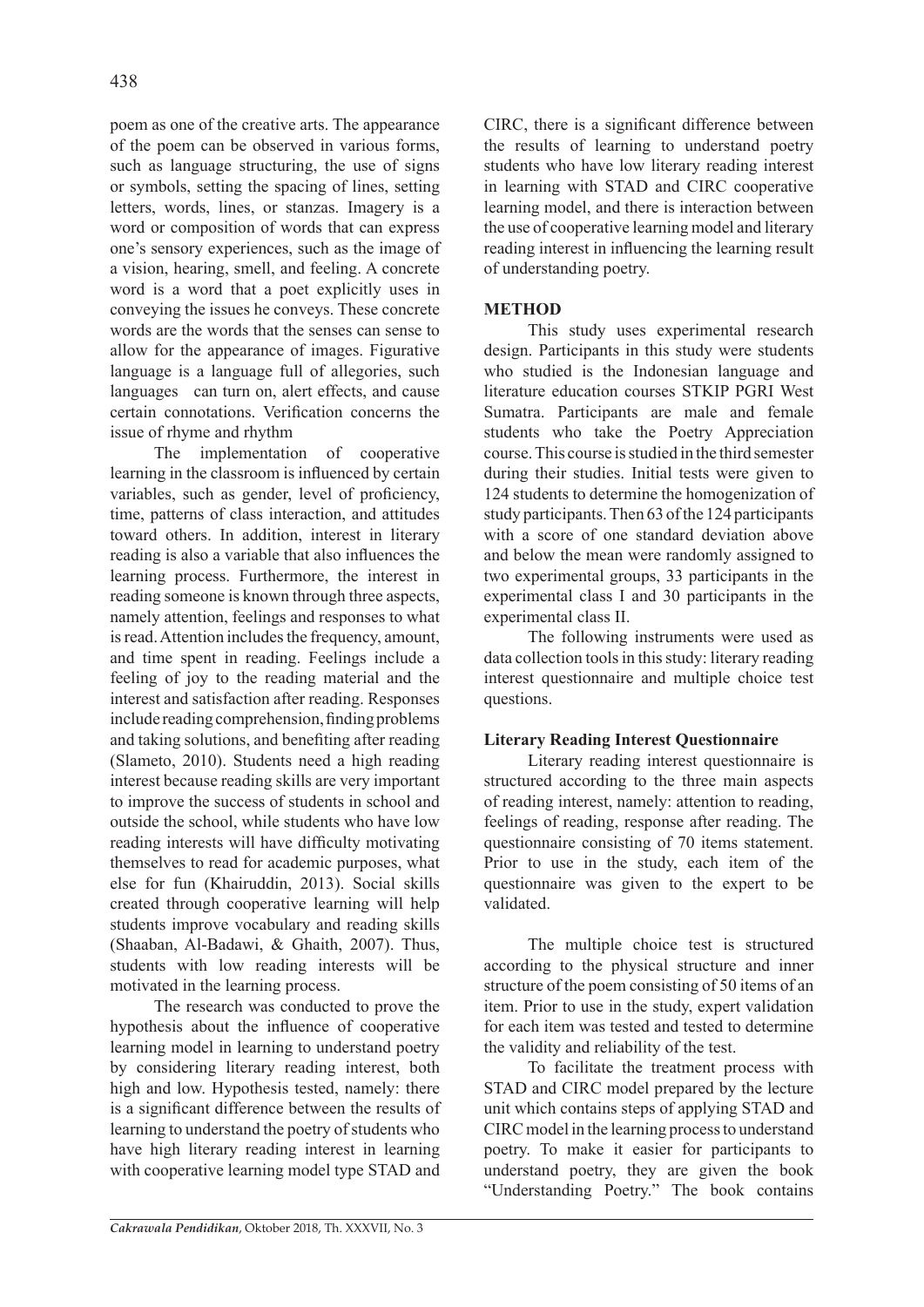poetry recognition materials, understanding the elements of form and content of poetry, understanding the elements of sound in poetry, understanding the elements of language in poetry, understanding the elements of imagery in poetry, understanding aspects of figurative language in poetry (Ramadhanti & Diyan, 2017)

# **Procedure**

Samples in both experiment classes fill out a literary reading interest questionnaire for high literary reading interest and low literary reading interest.

In the experimental class I, implemented learning by applying STAD type cooperative learning model. STAD is implemented by applying five main components: class presentations, group work, quiz assignments, individual progress scores, and team recognition.

Class presentation: The class presentation is led by the teacher. The issues discussed are subject matter activities during STAD implementation. This activity makes it easier for participants to do quizzes, quiz score scores, and their team scores. (a) Group work: group work is carried out to prepare each individual in the quiz work. The material understands poetry and analyzes understanding the inner structure and physical structure of poetry understood in group work. They work together so that each individual understands the subject matter. (b) Quiz giving: the teacher presents additional material related to understanding poetry, then the participants working on the individual quiz understand the poetry. (c) Individual progress score: each participant earns an initial score based on the results of the quiz. The participants then collected points for their team based on the level of quiz score increase compared to their initial score. (d) Group recognition: teams will be rewarded if their score reaches certain criteria related to the purpose of learning to understand poetry.

In the experimental class II, learning is done by applying the cooperative learning model of CIRC type. CIRC is implemented by applying three main components, namely: basic activities related to cooperative learning, reading comprehension, and integrated writing activities. (a) Basic activities related to cooperative learning: basic activities undertaken are group divisions and the provision of materials and poems for analysis of poetical understanding in the learning process. Participants work in pairs in groups. (b) Understanding the reading: Participants are given a given poem, identifying key ideas related to the inner structure and physical structure of poetry, understanding the relationships between elements in the poem, and making conclusions about the inner structure and physical structure of poetry. (c) Integrated writing activity: Participants write out the results of an understanding of the inner structure and structure of poetry in the form of a short essay. The essay contains an explanation of the meaning contained in the poem.

The test of understanding poetry in the form of multiple choice tests is given after the treatment with STAD and CIRC models is carried out in the experimental class.

# **Data Analysis**

To test the hypothesis of the difference of learning result to understand poetry (hypothesis 1 and hypothesis 2) is done by using t-test and for the third hypothesis test which aims to know the interaction of using cooperative learning model type STAD and CIRC and literary reading interest to result learn to understand poetry used formula a unweighted means method (Ferguson, 1976: 258-260).

# **RESULTS AND DISCUSSION**

# **Result**

# **Analysis of Questionnaire on Student Literary Reading Interest**

The results of the measurement of literary reading interest show that students have the high and the low literary reading interest. Of the 63 students obtained information as many as 34 students have high literary reading interest and 29 students have low literary reading interest. Students who have high and low literary reading interest are scattered in the experimental class I and in the experimental class II. Measurement of literary reading interest includes three aspects, namely: attention, feeling, and response to the reading material.

# **Attention to the Reading Material**

Attention to the reading material reviewed in terms of three indicators, namely: frequency of reading literary works, time used, and the number of literary works reads. Reviewed from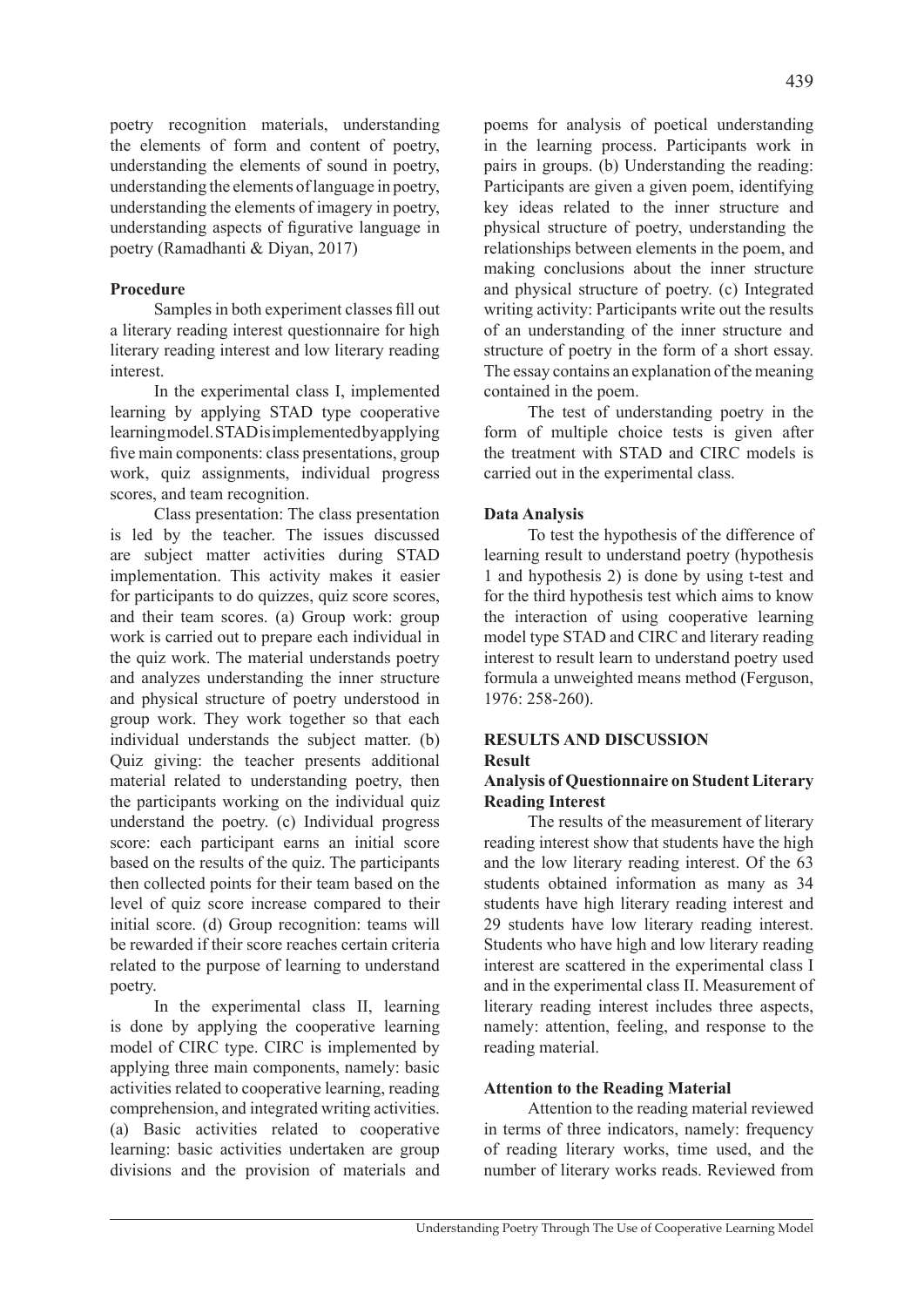the frequency of reading literary works, student responses are presented in table 1 below.

**Table 1. Students Responses to the Frequency of Reading Literary Works**

|                               | <b>Item</b>                                                                           | $\frac{0}{0}$ |
|-------------------------------|---------------------------------------------------------------------------------------|---------------|
| 1                             | I took the time to read literary works<br>when on holiday                             | 66,0          |
| 7                             | I took the time to read even though I was<br>tired of all the routines                | 55,9          |
| 3                             | Reading literary works becomes an<br>option when I feel bored reading other<br>books. | 70,2          |
| $\mathfrak{D}_{\mathfrak{p}}$ | I like learning related to literary works<br>because I like reading literary works.   | 76,8          |
| 6                             | By reading literary works, I can follow<br>the learning process well.                 | 81,3          |
| 5                             | I often borrow books related to literary<br>works when visiting the library.          | 66,0          |
| 4                             | The learning task that I did first was that<br>which was related to literary works.   | 64,8          |

Reviewed from the time used to read literary works, student responses are presented in table 2 below.

**Table 2. Students Responses to the Time Spent Reading Literary Works**

| <b>Item</b>                                                                        | $\frac{0}{0}$ |
|------------------------------------------------------------------------------------|---------------|
| I usually visit the reading room or<br>library to read literary works.             | 67.3          |
| I read literary works to fill my spare<br>time.                                    | 64,8          |
| I read a book every day before starting<br>the activity.                           | 67.9          |
| I usually read at least 30 minutes every<br>day.                                   | 57,5          |
| I usually read a maximum of 1 hour<br>every day.                                   | 57,1          |
| To motivate myself to read diligently, I<br>put motivational sentences in my room. | 80,9          |
|                                                                                    |               |

Reviewed from the number of literary works that are read, students responses are presented in table 3 below.

#### **Table 3. Students responses to the number of literary works read**

|    | <b>Item</b>                                                                       | $\frac{0}{0}$ |
|----|-----------------------------------------------------------------------------------|---------------|
| 14 | I target at least reading one literary work<br>every day.                         | 68,9          |
| 15 | My goal of reading literary works is to add<br>insight.                           | 73,3          |
| 16 | I have an interest in reading literary works.                                     | 74,6          |
| 17 | I have read at least 7 recent literary works.                                     | 58,4          |
| 18 | I read literary works because I wanted to be a<br>writer of literary works.       | 70,2          |
| 19 | I tried to find the creative process of the<br>writers in writing literary works. | 69,5          |

#### **Feelings to the Reading Material**

Feelings to the reading material reviewed in terms of two indicators, namely: feelings of pleasure towards literary reading material and interest or satisfaction after reading literary works. Reviewed by the feeling of pleasure in reading literary works, students responses are presented in table 4 below.

#### **Table 4. Students Responses to Feelings of Pleasure Towards Literary Works**

|    | <b>Item</b>                                                                     | $\frac{0}{n}$ |
|----|---------------------------------------------------------------------------------|---------------|
| 20 | I read literary works because I want to be a<br>writer.                         | 75,9          |
| 21 | The books that I read more about literary<br>works.                             | 75,2          |
| 22 | I feel satisfaction after reading literary works.                               | 82,2          |
| 32 | I feel there is something missing if I haven't<br>read literary works.          | 62,2          |
| 28 | I feel bored if I don't read                                                    | 75,2          |
| 29 | I feel comfortable after reading literary<br>works.                             | 65,7          |
| 30 | I feel relaxed after reading even in the midst<br>of busy activities.           | 70,2          |
| 23 | I feel satisfied every time I finish reading<br>literary works.                 | 65,1          |
| 25 | I choose to read rather than do anything else<br>in my spare time.              | 64,1          |
| 27 | I read a book before the learning began.                                        | 82,5          |
| 26 | The reading that I read really helped me in<br>the learning process.            | 73,3          |
| 31 | I always take time to read literary works<br>every day despite many activities. | 62,2          |

Reviewed by the interest and satisfaction after reading literature, students responses are presented in table 5 below.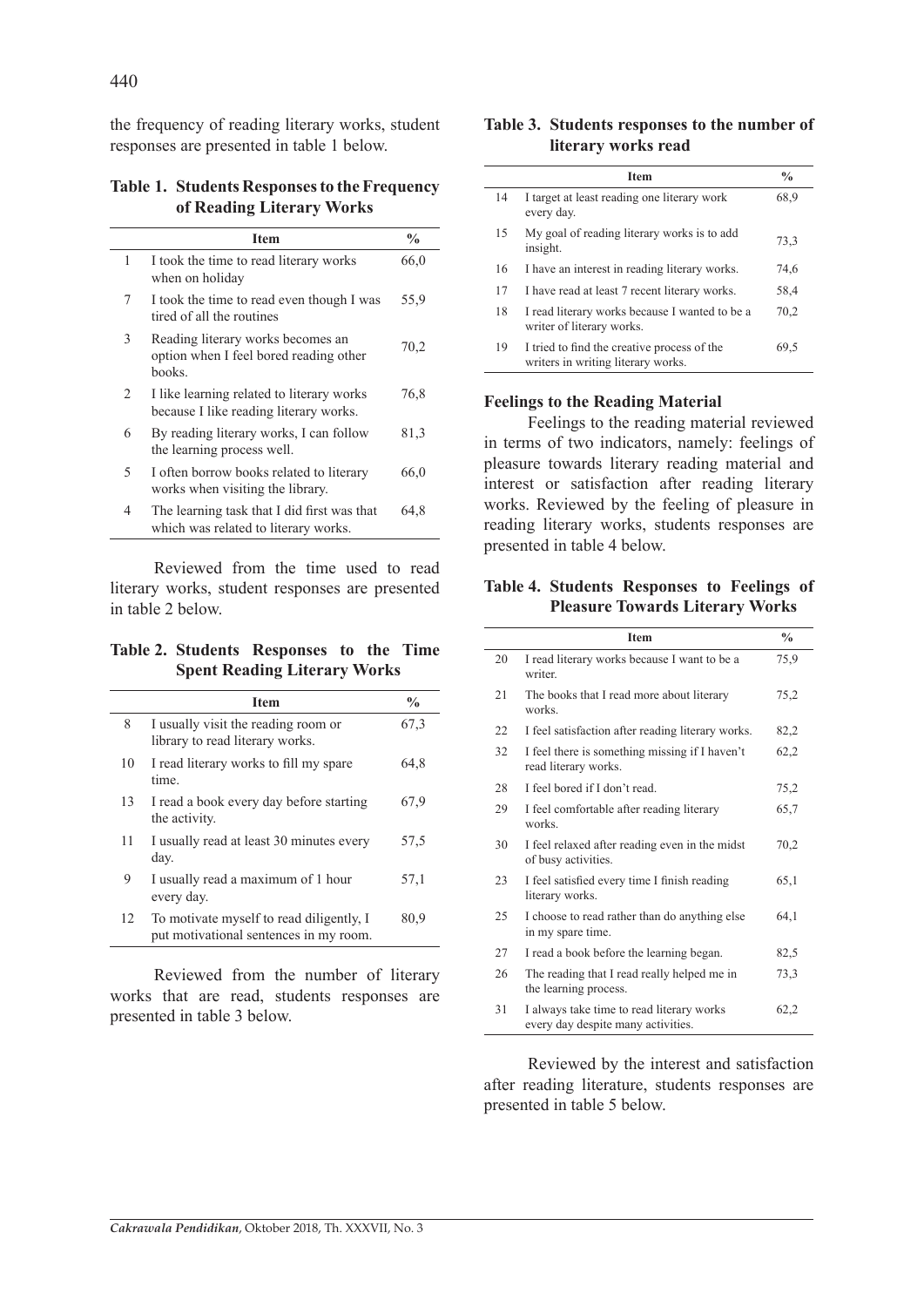**Table 5. Students Responses to Interest/ Satisfaction After Reading Literary Works**

|    | <b>Item</b>                                                                      | $\frac{0}{0}$ |
|----|----------------------------------------------------------------------------------|---------------|
| 37 | I always read attentively and<br>concentration.                                  | 77,1          |
| 34 | I read to easily answer questions.                                               | 68,9          |
| 33 | I read to make it easy to explain the<br>contents of the reading to friends.     | 74,3          |
| 36 | I got ease in learning because I read a<br>1 <sub>ot</sub>                       | 75,2          |
| 42 | I prefer reading instead of doing others.                                        | 65,4          |
| 41 | I have a great interest in reading literary<br>works                             | 76,8          |
| 40 | I am more interested in reading literary<br>works more than reading other books. | 61,6          |
| 43 | I have my own satisfaction after reading<br>literary works.                      | 70,5          |
| 35 | I have a large collection of books on<br>literary works.                         | 57,5          |
| 39 | I always visit the book bazaar to buy the<br>latest books.                       | 54,3          |
| 38 | I bought a book and hastened to read it.                                         | 63,8          |

#### **Response to the Reading Material**

Response to the reading reviewed in terms of three indicators, namely: understanding literary content, finding problems and problemsolving solutions in literary works, and taking advantage after reading literary works. Reviewed from understanding the contents of literary works, students responses are presented in table 6 below.

**Table 6. Students Responses in Understanding the Contents of The Literary Works**

|    | <b>Item</b>                                                                                                          | $\frac{0}{0}$ |
|----|----------------------------------------------------------------------------------------------------------------------|---------------|
| 49 | I can understand the contents of literary<br>works.                                                                  | 69.5          |
| 46 | I can explain again the contents of the<br>literary works.                                                           | 75,6          |
| 47 | I try to understand literary works to get<br>the values contained in them.                                           | 75,6          |
| 50 | I understand the meaning of every word<br>conveyed in a literary work.                                               | 78,1          |
| 44 | During the learning, I was asked by the<br>lecturer to answer questions according to<br>the contents of the reading. | 75,6          |
| 45 | I can help friends who have difficulty<br>understanding literary works.                                              | 70,8          |
| 48 | I can quote every message conveyed<br>through the literary work that I read.                                         | 74,3          |

Reviewed from the way of finding problems and problem-solving solutions in literary works, students responses are presented in table 7 below.

**Tabel 7. Students Responses to Feeling Happy With Literary Works**

|    | <b>Item</b>                                                           | $\frac{0}{0}$ |
|----|-----------------------------------------------------------------------|---------------|
| 51 | I always record the important things that<br>I found during reading.  | 78,4          |
| 52 | After reading literary works, I gained a<br>lot of experience.        | 79,4          |
| 54 | I have benefited a lot after reading<br>literary works.               | 77,8          |
| 56 | I found various portraits of everyday life<br>in literary works.      | 79,4          |
| 53 | With a lot of reading literary works, I<br>love the environment more. | 73,3          |
| 55 | I can apply values in literary works in<br>everyday life.             | 68.9          |

Reviewed of the benefits obtained after reading literary works, students responses are presented in table 8 below.

**Tabel 8. Students Responses to Benefits After Reading Literary Works**

|    | <b>Item</b>                                             | $\frac{0}{0}$ |
|----|---------------------------------------------------------|---------------|
| 59 | I have benefited a lot after reading<br>literary works. | 77,8          |
| 57 | I get various life values in literary<br>works.         | 67,6          |
| 58 | I get a new experience after reading<br>literary works. | 77,5          |
| 62 | I try to write after reading literary works.            | 70,5          |
| 63 | I became fond of writing because I read<br>a lot.       | 74,6          |
| 60 | I am motivated to write because I read<br>a lot.        | 75,2          |
| 61 | I can produce a literary work.                          | 59. I         |

#### **Learning Outcomes Understanding Poetry in Experimental Class I and II**

The results of the first hypothesis testing show that there is no significant difference in learning outcomes to understand poetry using cooperative learning model type STAD and CIRC. This is evidenced by the results of the data analysis obtained t-test  $= 0.678$  and t table value = 1.67. This means t-test  $\leq t$  table, so H1 is rejected and H0 is accepted. In addition, the acquisition of the average score of the learning

441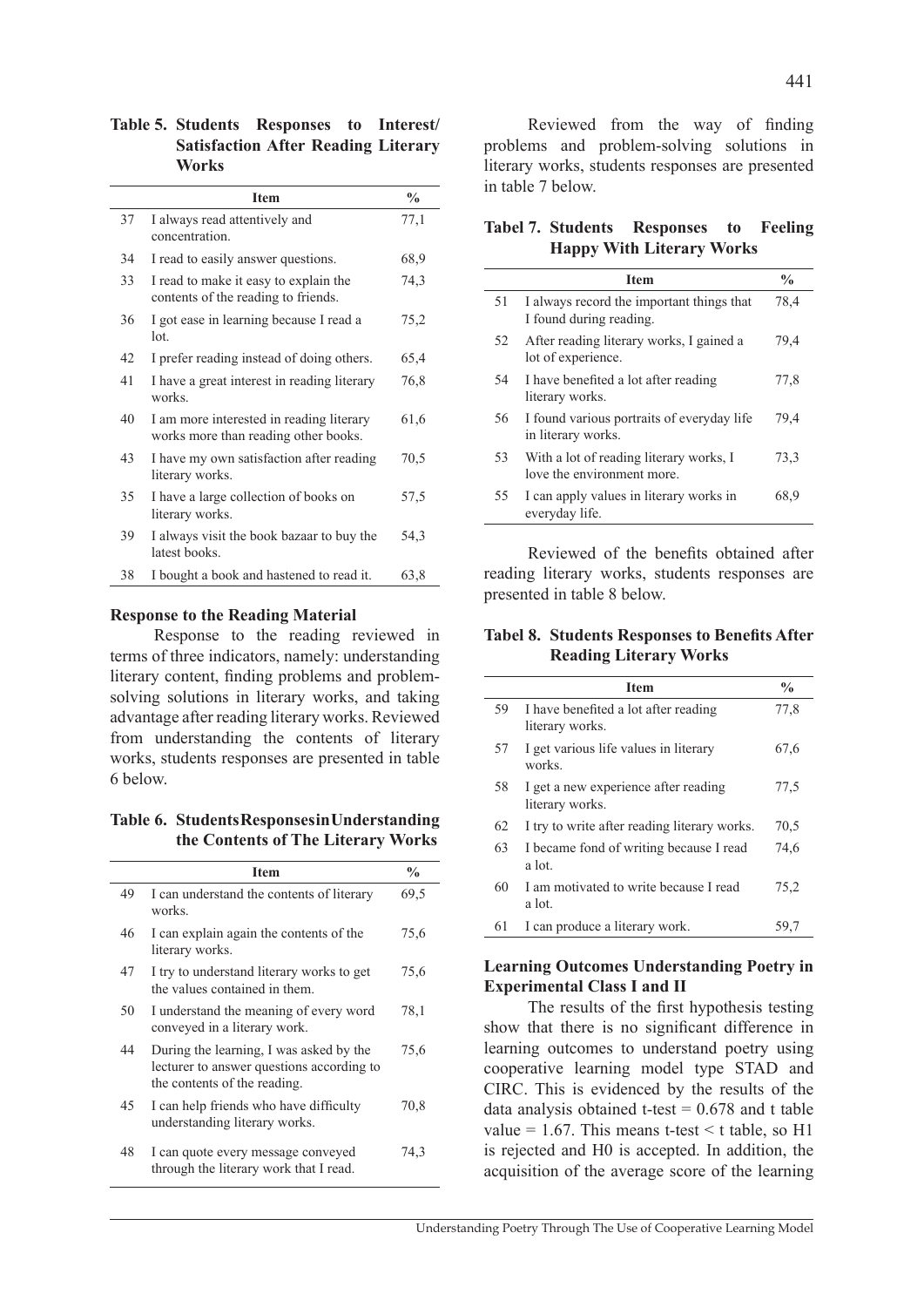outcomes to understand poetry was not much different after being taught by STAD type cooperative learning model in experimental class I and CIRC cooperative learning model in Experiment II class. The average score of students studying with STAD type cooperative learning model is 75.48. The average score of students studying with CIRC type cooperative learning model is 73.50. The average difference between the two experimental classes is 1.98. The result of learning to understand poetry using STAD type cooperative learning model is 1.98 is superior compared with the result of learning to understand poetry using cooperative learning model of CIRC type. Differences in learning outcomes to understand the poetry with both types of cooperative learning model are not too large. This proves that the two types of cooperative learning model are equally effective to be used in the process of learning to understand poetry.

In addition, when compared with test results before students studying with cooperative learning model type STAD and CIRC, student learning outcomes change. Student learning outcomes have increased. The average score of students before learning with STAD type cooperative learning model is 39.6 and after learning with STAD type cooperative learning model is 75,48. Differences in student learning outcomes before and after learning with STAD type cooperative learning model is 38.88. The average value of students before learning with CIRC type cooperative learning model is 38.85 and after learning with cooperative learning model CIRC type is 73.50. Differences in student learning outcomes before and after learning with cooperative learning model CIRC type is 34.65.

The application of cooperative learning model type STAD and CIRC give positive influence to the result of learning to understand poetry. Learning outcomes after using both models are not much different because they are both effective use in the learning process. Students are more motivated in the learning process, students who initially have difficulty understanding the inner structure and physical structure of poetry become more familiar with the concepts.

# **Learning Outcomes Understanding Poetry with High Literary Reading Interest in Experimental I and II classes**

The result of the second hypothesis test shows that there is no significant difference in the result of learning to understand the poetry of students with the high literary reading interest who learning by using STAD type cooperative learning model and students with high literary reading interest learning with cooperative learning model of CIRC type. This is evidenced by the results of the obtained t-test  $= 0.039$  and t table value = 1.71. This means t-test  $\leq t$  table, so H1 is rejected and H0 is accepted. In addition, the acquisition of the average score of the learning outcomes to understand student poems was not much different after being taught by STAD type cooperative learning model in experimental class I and CIRC cooperative learning model in experiment II class.

The average score of students in learning with STAD type cooperative learning model is 75.65. The average score of students in learning with CIRC type cooperative learning model is 75.05. The average difference between the two experimental classes is 0.6. The results of learning to understand the poetry of students with high literary reading interest learning with STAD type cooperative learning model is 0.6 is superior compared with the results of learning to understand the poetry of students with the high literary reading interest learning model with cooperative learning type CIRC. Differences in learning outcomes to understand the poetry of students with the high literacy reading interest in learning with both types of cooperative learning model are not too large. This proves that both types of cooperative learning model are equally effective in using the learning process to understand the poetry of students with high literary reading interest.

In addition, when compared with test results before students with high literacy reading interest with cooperative learning model type STAD and CIRC student learning outcomes changed. Student learning outcomes have increased. The average score of students with high literacy interest before learning with STAD type cooperative learning model is 39.39 and after learning with STAD type cooperative learning model is 75,65. Differences in student learning outcomes before and after learning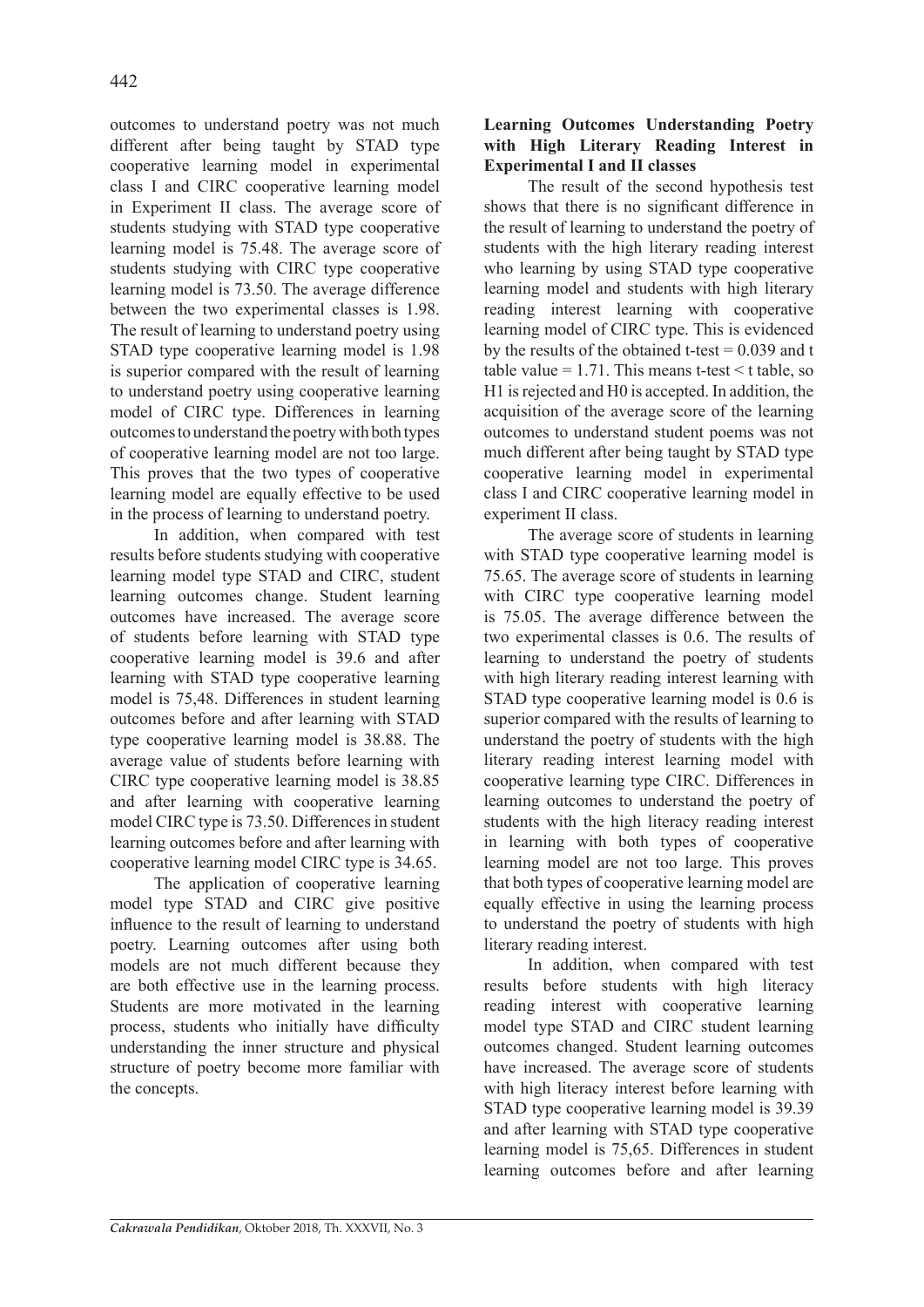with STAD type cooperative learning model is 36.26. The average score of students with high literacy interest before learning with CIRC type cooperative learning model is 39.5 and after learning with cooperative learning model CIRC type is 75,5. Differences in student learning outcomes before and after learning with cooperative learning model CIRC type is 36.

# **Learning Outcomes Understanding Poetry with Low Literary Reading Interest in Experimental I and II classes**

The result of the third hypothesis testing shows that there is no significant difference in the result of learning to understand the poetry of the students with low literary reading interest that learn by using STAD type cooperative learning model and the students studying with low literary reading interest that learn by using CIRC type cooperative learning model. This is evidenced by the results of t-test  $= 0.723$  and t table value  $= 1.70$ . This means t-test  $\leq t$  table, so H1 is rejected and H0 is accepted. In addition, the acquisition of the average score of the learning outcomes to understand student poems was not much different after being taught by STAD type cooperative learning model in experimental class I and CIRC cooperative learning model in experiment II class.

The average scores of students with the low literary reading interest in learning with STAD type cooperative learning model are 75.95. The average scores of students are 73.05. The average difference between the two experimental classes is 2.9. The results of learning to understand the poetry of students with the low literary reading interest in learning with STAD type cooperative learning model is 2.9 superior compared with the results of learning to understand the poetry of students with low literary reading interest learning with cooperative learning model type CIRC. Differences in learning outcomes to understand the poetry of students with low literary reading interest who learn with both types of cooperative learning model are not too large. This proves that both types of cooperative learning model are equally effective to be used in the learning process.

In addition, when compared with the results of tests before students with low literary reading interests learning with cooperative learning model type STAD and CIRC student learning outcomes changed. Student learning outcomes have increased. The average score of students with low literary reading interest before learning with STAD type cooperative learning model was 39.54 and after learning with STAD type cooperative learning model was 75.95. Differences in student learning outcomes before and after learning with STAD type cooperative learning model is 36.41. The average score of students with low literary reading interest before learning with CIRC type cooperative learning model is 38.89 and after learning with cooperative learning model CIRC type is 73,05. Differences in student learning outcomes before and after learning with cooperative learning model type CIRC is 34.16.

## **The Interaction between Cooperative Learning Model Type STAD and CIRC with Literary Reading Interest in Influencing Learning Outcomes Understanding Poetry**

An interaction occurs when the effects of one factor depend on another factor in influencing something. The result of the fourth hypothesis test shows that there is no interaction between the two learning models and the literary reading interest in influencing the result of learning to understand poetry. This is evidenced by the results of the hypothesis test obtained F-test = 0.203 and F table = 4.02. This means F-test  $\leq$ F table, so H1 is rejected and H0 is accepted. This means there is no interaction between the learning model with the literary interest in influencing the learning outcomes to understand poetry.

STAD and CIRC cooperative learning models are not dependent on one another with the literary reading interest in influencing learning outcomes to understand poetry. This means that without the literary reading interest, cooperative learning model type STAD and CIRC will still affect the results of learning to understand poetry. Conversely, without the cooperative learning model of STAD and CIRC type, literary reading interest will still influence the learning outcomes of understanding poetry. Furthermore, students who have high literary reading interest and low literary reading interest can learn by using cooperative learning model type STAD and CIRC.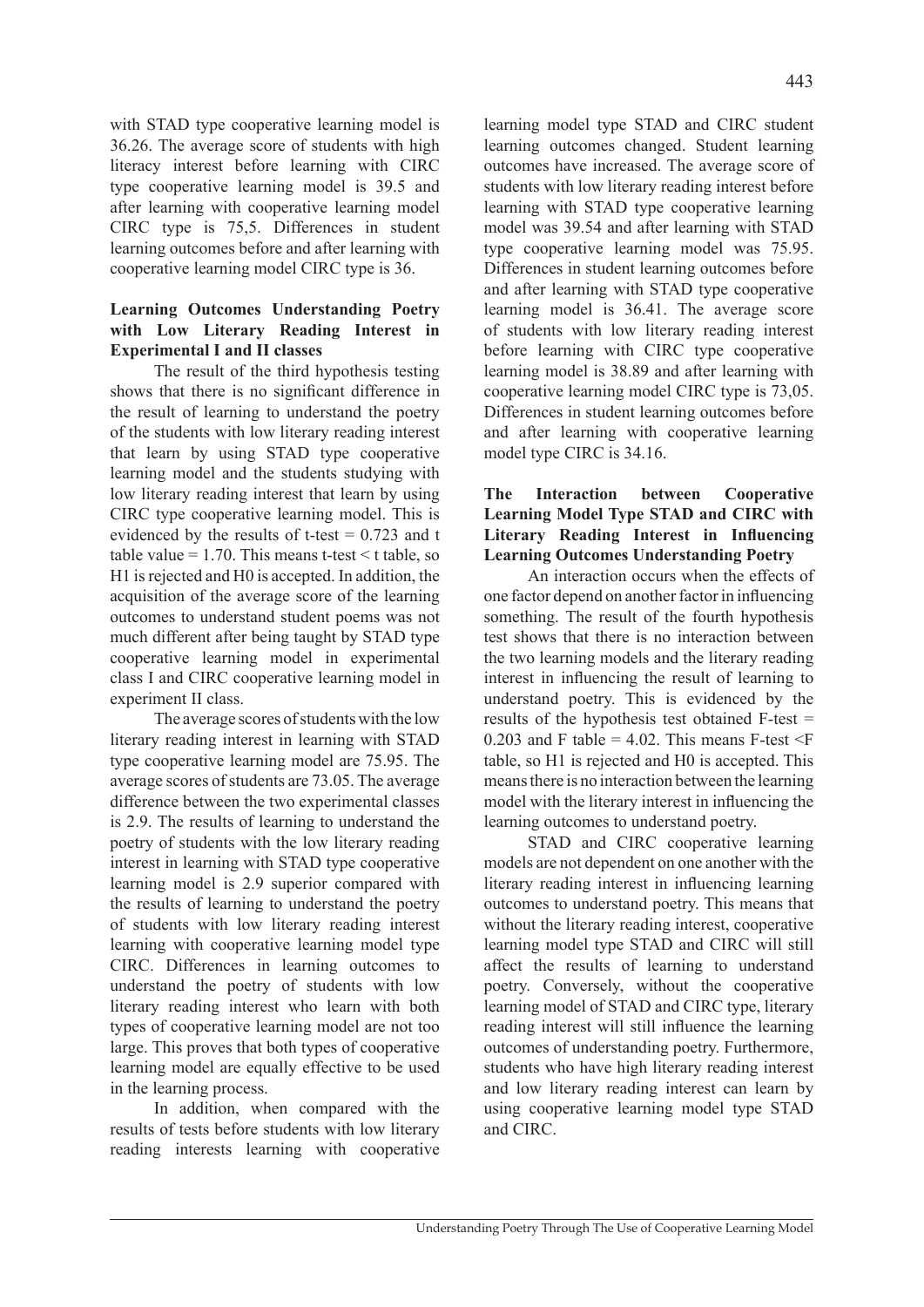# **Discussion**

The results of the questionnaire analysis showed that students involved in the learning process had different literary reading interest backgrounds, some were high and some were low. They are spread across two different experimental classes. In the learning process, the teacher has the task to help students improve reading skills and instil reading habits to students. The method that can be used by the teacher is to provide time to read, offer reading choices to students, share reading material to friends, and provide models of adult reading that are appropriate for them (Moser & Morrison, 1998). The learning process is done by reading and writing, reading and writing again. The composition of reading and writing is a method that can have an influence on increasing the interest and motivation of students reading. Students will be actively involved in learning and have good reading attitudes and habits (Moser & Morrison, 1998). The method applied is in accordance with the principles of the CIRC type of cooperative learning. This method can increase students' interest and motivation in reading. If students have a great interest in reading, then they will be able to understand all types of texts for any purpose (O'Flynn, 2016), including understanding poetry texts.

Student learning outcomes indicate that the STAD and CIRC cooperative learning models can be used in the learning process of understanding poetry, both students with the high literary reading interest and the low literary reading interest. Thus, learning can be carried out without having to consider the high and the low literary reading interest because cooperative learning can improve reading motivation (Shaaban et al., 2007). Students who have the high literary reading interest will increase their learning outcomes and students who have the low literary reading interest will be motivated to improve the quality of their learning. In addition to interest factors, learning carried out in cooperative groups is also a major factor in increasing learning outcomes in understanding poetry. Student interaction in groups is also influenced by group composition and student personality (Webb, 1984). In addition, the choice of the right learning strategy or model has an effect on improving the student's reading experience (Suryaman, 2018).

Heterogeneous group division has an influence on student learning outcomes. All this time group learning is considered boring for students because only smart students work while others don't. The division of groups carried out by students sometimes creates discrimination among students. students will choose a group of friends who feel close to them so that there is a striking difference between students. Good collaboration between students is not created because there are those who feel marginalized. The heterogeneous group divided by the teacher reduces discrimination between these students. The teacher can divide the group by paying attention to the various backgrounds of students' abilities. Students who have high abilities can work together to help friends who have low abilities (Ramadhanti, 2017:41).

In addition, in the process of doing tests, the experience of learning in groups is a motivation for students to understand poetry. this shows that individual accountability increases with teamwork (Slavin & Tanner, 1979). In addition to the interest factor and cooperative group division, the strategy used by the teacher in managing cooperative learning in the classroom is an important factor in the implementation of the learning process. By using poetry text as a medium in the learning process, the teacher has implemented text-based cooperative learning. The cooperative learning process, especially the STAD type can also be implemented by teachers together with Web-based technology (Hariadi, 2015). Thus, the teacher becomes a determining factor in the implementation of the cooperative learning process in the classroom. The teacher's experience in implementing previous learning and the learning context in the form of groups requires the teacher to continue to guide students in the problem-solving process in accordance with the material being studied (Siegel, 2005).

Teachers who apply cooperative learning in the classroom make learning more mediated. With teachers implementing group work to make the class more disciplined, students also showed a positive interaction in their group (R. M. Gillies, 2006). Teachings mediated by teacher interaction have sparked hope in students who are sensitive to their need to provide more detailed explanations and responses to others. The interaction between teachers and students in cooperative groups occurs because students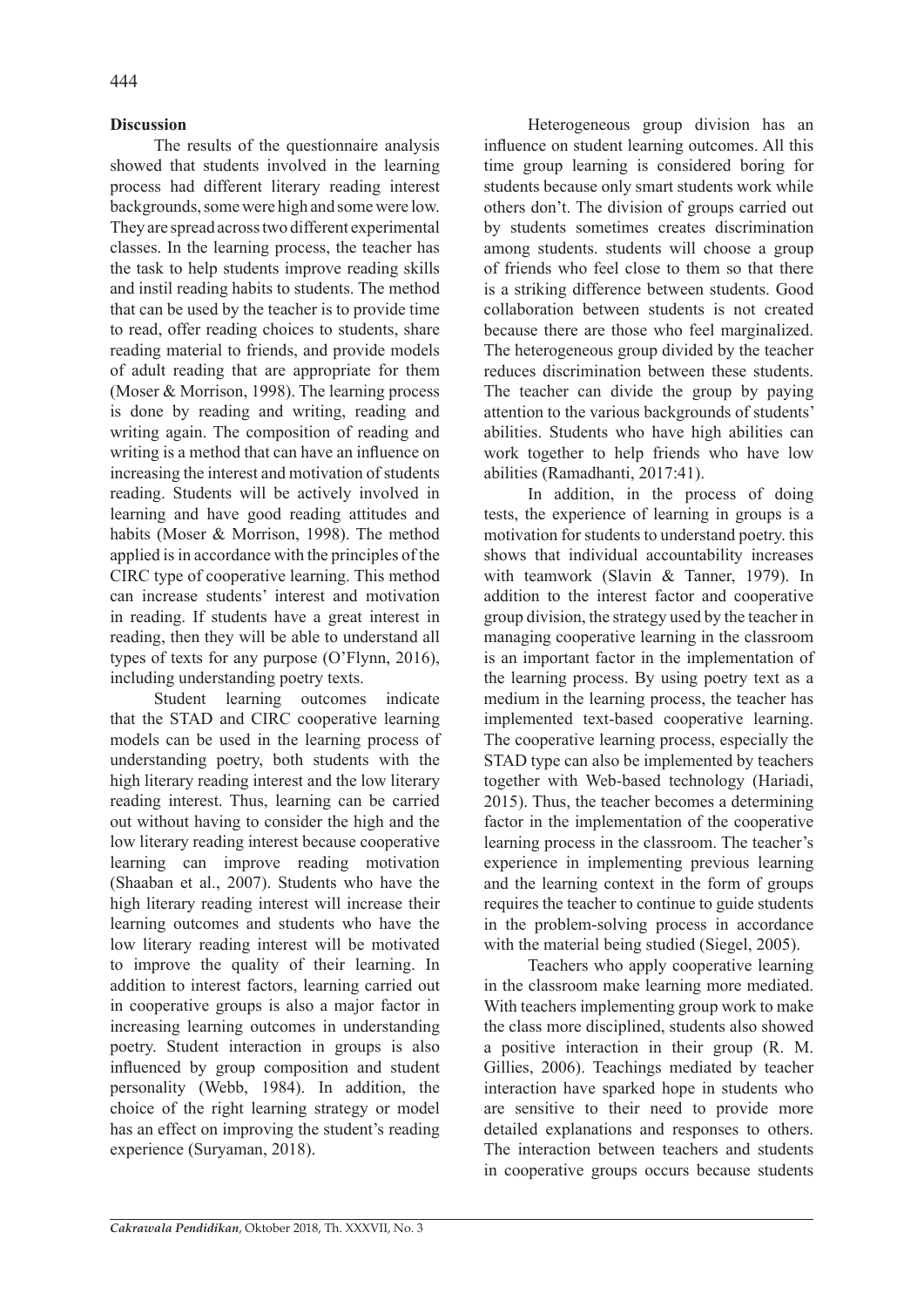understand how to negotiate group tasks. When teachers build cooperative learning in the classroom, they create well-structured groups and influence the way they interact in groups (Gillies, 2008). Student verbal behaviour in groups helps and supports group work. Students listen earnestly what the teacher says and do the job well. Student verbal behaviour arises because they are challenged to think deeper and clearer about the issues being discussed. Students are required to reflect on the implications of each poem he read and conclude the physical structure and inner structure of poetry.

# **CONCLUSION**

Cooperative learning is the way to improve the high-level thinking skills needed in the 21st century. Students who are able to develop teamwork in study groups will be increasingly encouraged in the process of thinking in solving problems in accordance with the subject matter. Student interaction in groups affected by group composition strongly affects the accountability of each individual in performing the task, especially understanding poetry. STAD and CIRC's cooperative learning enhances students' understanding of the physical structure and inner structures of poetry requiring critical reading skills. Students with low reading interest are motivated in learning because cooperative learning can encourage students to think and read.

# **ACKNOWLEDGEMENT**

Our thanks go out to the parties as follows. First, for the Kementerian Riset, Teknologi, dan Pendidikan Tinggi (Kemenristek Dikti) in accordance with the Assignment Agreement Implementation Research Program No. SP DIPA-042.06.1.401516/ 2017 dated December 06, 2016, which was fully prepared to fund this research. Second, the student at Program Studi Pendidikan Bahasa dan Sastra Indonesia in STKIP PGRI Sumatera Barat which was ready to be samples of this research. Third, the leader of Unit Penelitian dan Pengabdian pada Masyarakat (UP3M) STKIP PGRI Sumatera Barat. Fourth, the editorial team of Jurnal Cakrawala Pendidikan who has been willing to publish this article.

#### **REFERENCES**

- Adesoji, F. a., & Ibraheem, T. L. (2009). Effects of Student Teams-Achievement Divisions Strategy and Mathematics Knowledge on Learning Outcomes in Chemical Kinetics. *The Journal of International Social Research*, *2*(6), 15–25.
- Bromley, K., & Modlo, M. (1997). Using Cooperative Learning To Improve Reading and Writing in Language Arts. *Reading & Writing Quarterly*, *13*(1), 21–35. https:// doi.org/10.1080/1057356970130103
- Durukan, E. (2011). Effects of cooperative integrated reading and composition (CIRC) technique on reading-writing skills. *Educational Research and Reviews*, *6*(1), 102–109. Retrieved from http://www.academicjournals.org/article/ article1379666882\_Durukan.pdf
- Gillies, R., Ashman, A., & Terwel, J. (2008). *The teacher's role in implementing cooperative learning in the classroom*. *Science Education*. https://doi.org/10.1007/978-0- 387-70892-8
- Gillies, R. M. (2006). Teachers' and students' verbal behaviours during cooperative and small-group learning. *British Journal of Educational Psychology*, *76*(2), 271–287. https://doi. org/10.1348/000709905X52337
- Hariadi, B. (2015). Web-Based Cooperative Learning, Learning Styles, and Student'S Learning Outcomes. *Cakrawala Pendidikan*, *53*(ii), 1689–1699. https://doi. org/10.1017/CBO9781107415324.004
- Khairuddin, Z. (2013). A Study of Students' Reading Interests in a Second Language. *International Education Studies*, *6*(11), 161–170. https://doi.org/10.5539/ies. v6n11p160
- Moser, G. P., & Morrison, T. G. (1998). Reading Horizons Increasing Students' Achievement and Interest in Reading Increasing Students' Achievement